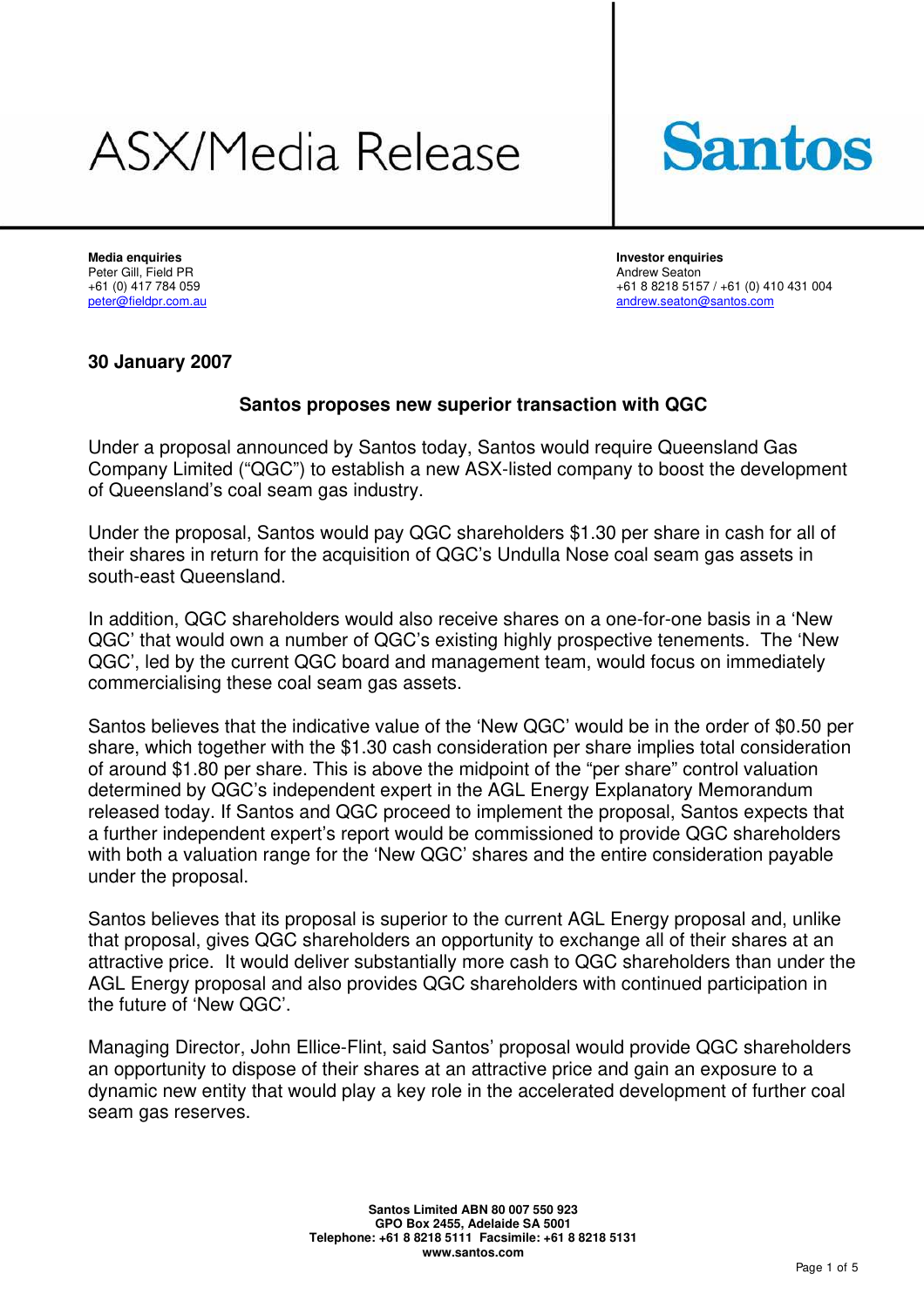# **Santos ASX/Media Release**

"Santos' proposal draws on the skills, drive and experience of Richard Cottee and his team at QGC which has a proven track record in developing Queensland's coal seam gas industry. It would also benefit from unique commercial agreements with Santos, which would be designed to maximise 'New QGC's' prospects of success," Mr Ellice-Flint said.

"We are confident the 'New QGC' would increase commercialisation opportunities and result in greater volumes of coal seam gas being brought to Eastern Australian markets at an earlier stage than would otherwise be the case under the AGL proposal involving QGC," he said.

Santos' proposal follows confidential discussions with QGC and is subject to reaching agreement on the transaction documentation (including satisfactorily completing due diligence and a definitive merger implementation agreement) and approval by the Australian Competition and Consumer Commission ("ACCC") and QGC shareholders.

Santos has made this announcement at this time to facilitate the public element of the ACCC review process. Santos will shortly provide a public submission to the ACCC which summarises the key features of the proposal in order to facilitate the expected public market enquiry process.

Santos' existing offer for QGC of \$1.26 cash per share will be allowed to lapse next week.

The 'New QGC' would have a diverse portfolio of assets with potential for near term revenue generation as well as longer term upside.

It is proposed that the 'New QGC' would commence with an accelerated programme to develop an economic interest in 60 petajoules (PJ) of gas and is well placed to realise the longer term benefits associated with the ownership of more than 50% of the original gas in place and 70% of the acreage currently attributable to QGC.

Assets of the 'New QGC' would include 100% of ATP 621P and a 70% equity interest in ATP 651P, both of which QGC has publicly stated have the potential to be the next Undulla Nose.

Santos intends that the 'New QGC' would have sufficient cash available to adequately exploit its asset base by subscribing to a share placement, giving Santos a 30% shareholding in the new entity for an investment of approximately \$40 million, or 20 cents per share.

The value of Santos investment at 20 cents per share represents a discount to the indicative value of 50 cents per share for 'New QGC' shares in recognition that Santos is also contributing:

- $\triangleright$  A right for 'New QGC' to sell up to 60 PJ of gas to Santos.
- ¾ Additional assistance to facilitate gas sales to third parties by the 'New QGC'.
- $\triangleright$  Transitional services arrangements.
- $\triangleright$  Assistance with access to drilling rigs.
- $\triangleright$  Access to plant and pipeline infrastructure.
- $\triangleright$  Assistance with obtaining consents to construct and operate a pipeline connecting to the Roma to Brisbane pipeline as required.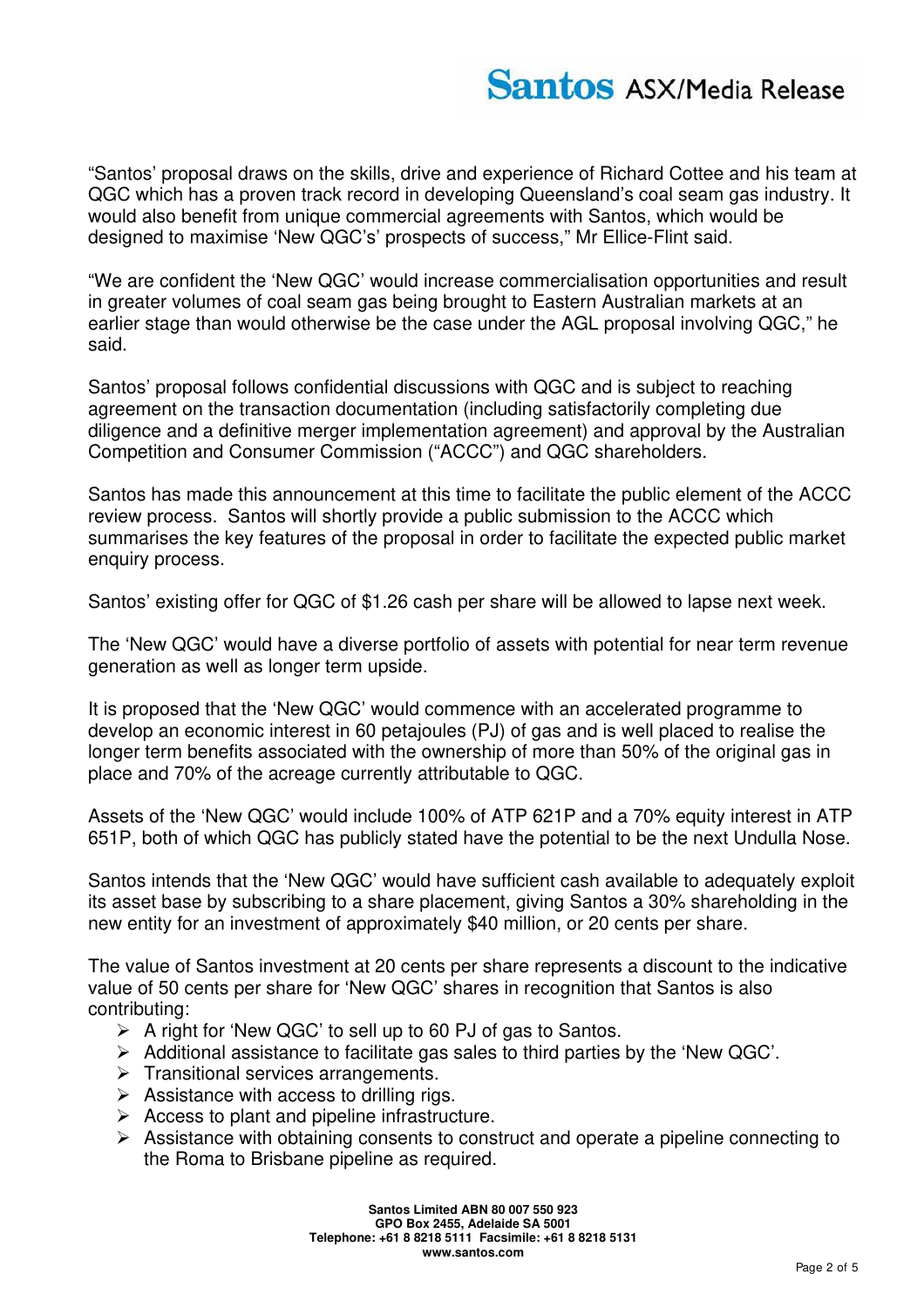Santos believes the proposal is demonstrably more attractive to QGC shareholders than AGL's proposal announced on 5 December 2006:

- $\triangleright$  The total implied 'per share' consideration to QGC shareholders under Santos proposal is 25% higher than the placement/ buyback price under the AGL proposal; and
- $\triangleright$  Santos' proposal has the potential to create further significant value for QGC shareholders through the focussed commercialisation of QGC's high quality acreage portfolio outside the Undulla Nose.

It is envisaged the proposal would be effected by a demerger and scheme of arrangement, and thus would be subject to QGC shareholder approval.

# **Details of Santos' Proposal**

The details below are a summary of certain key elements of Santos' proposal. Further information will be provided if and when Santos and QGC enter into binding transaction documentation.

### **Assets to be acquired by Santos for \$1.30 cash per QGC Share**

Undulla Nose permits/ licences and related assets, including ATP 610P Bellevue, ATP 620P, ATP 632P (portion relating to the Undulla Nose), ATP 676P S1, ATP 676P S2, PLA 211 Berwyndale, PL 201 Berwyndale South, PLA 212, PLA 180 Lauren, PL 179 Argyle (1), PL 229 Argyle (2), PL 228 Kenya, ATP 648P (subject to certain arrangements as outlined below) and a 15% equity interest in ATP 651P, inclusive of all related infrastructure, licences and property.

## **'New QGC' Board Representation**

Santos would not require Board representation on the 'New QGC' as a condition of its proposal, but would seek to have contractual rights to 'New QGC' Board representation in limited agreed circumstances.

#### **Standstill Agreement**

Santos would agree to enter into a standstill arrangement that would limit Santos' ability to increase its shareholding in 'New QGC' beyond 30% for two years following the transaction, other than in specific agreed circumstances. The 'New QGC' would agree not to undertake any capital raisings that would have the effect of diluting Santos's percentage interest in 'New QGC', without offering Santos the right to participate in the capital raising in order to maintain its percentage interest.

#### **ATP 648P Arrangements**

Whilst Santos would hold title to ATP 648P, 'New QGC' would gain an economic interest in the first 60 PJ from ATP 648P discovered in the three year period from the establishment of 'New QGC', such that 'New QGC' could accelerate reserves upgrades and receive the economic benefit of the production.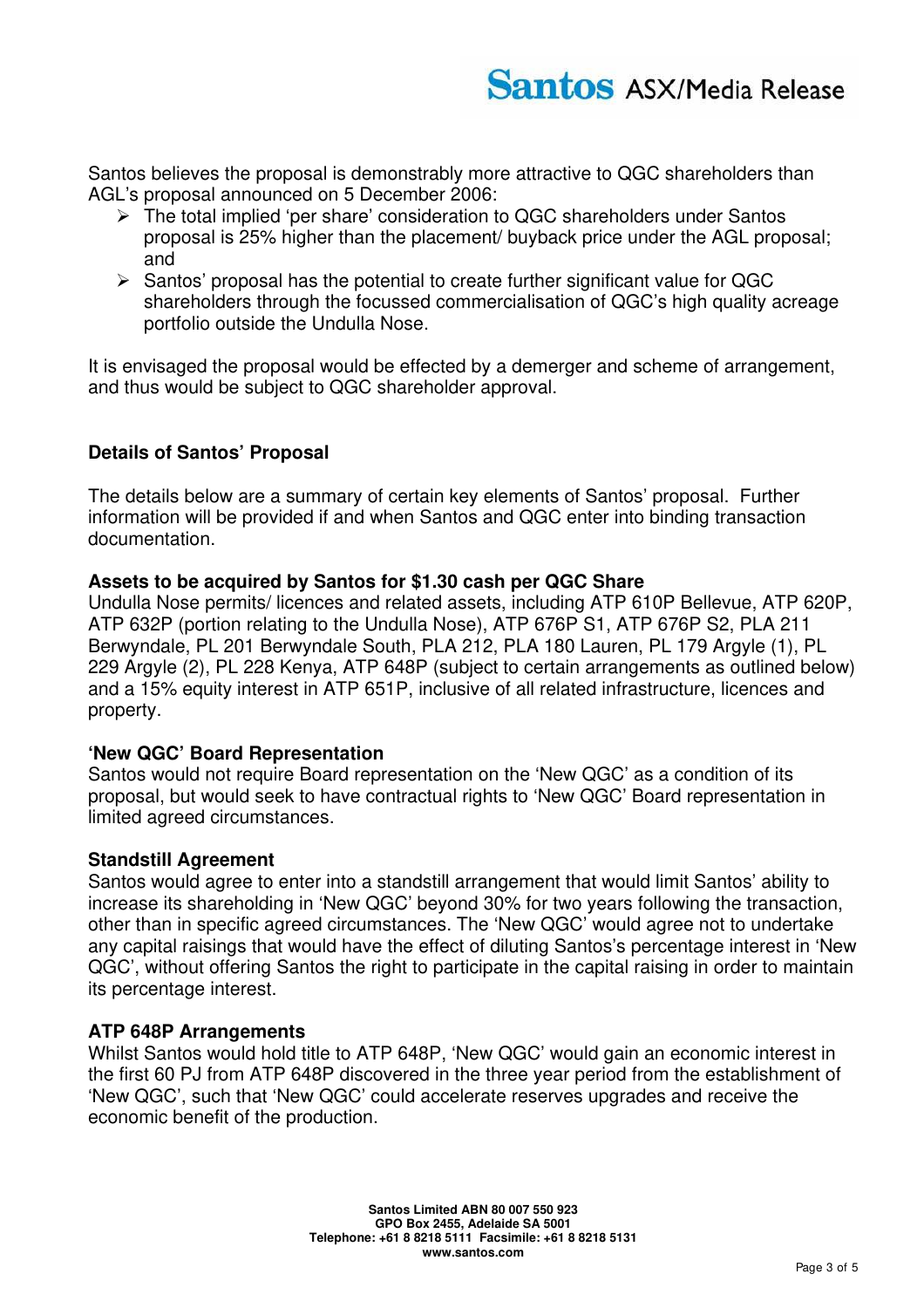# **Conditions**

The proposal will be subject to agreed conditions to be specified in the documentation to be agreed between parties, including ACCC, Court and QGC shareholder approvals as necessary, and other usual conditions for scheme of arrangement transactions.

## **Total Santos Cash Outlay**

Santos' total cash outlay of around \$710 million to effect the proposed transaction consists of:

- $\triangleright$  \$1.30 per QGC share (assuming that further shares in QGC will be issued to Sentient in accordance with the proposal announced by QGC on 5 December 2006); and
- $\triangleright$  a total of around \$40 million in cash payable to the 'New QGC' under a share placement pursuant to which Santos will acquire a 30% shareholding in 'New QGC'.

Map attached.

Ends

**Santos stock symbols: STO (Australian Securities Exchange), STOSY (NASDAQ ADR), Ref #82-34 (Securities Exchange Commission)**